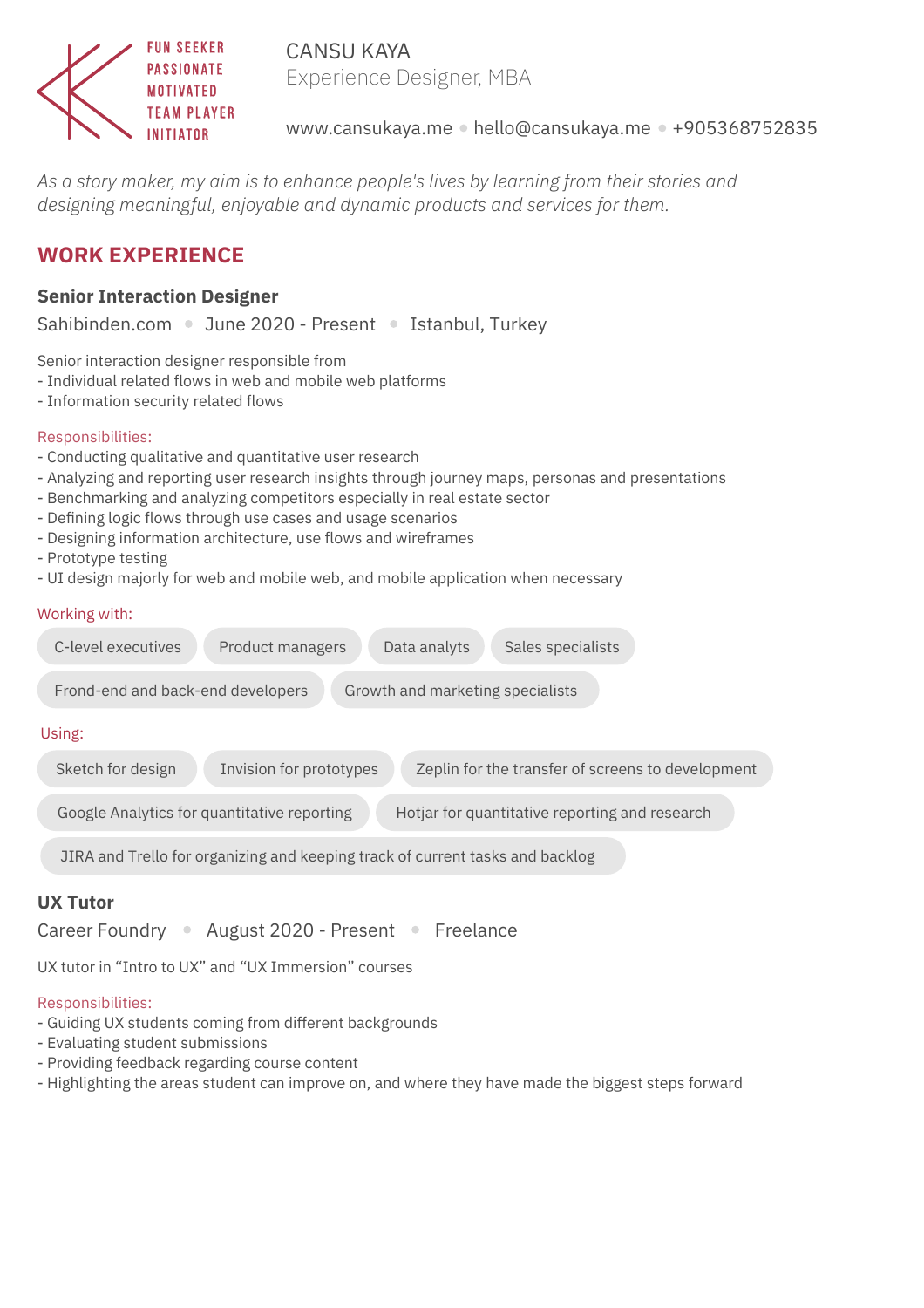# **UX Designer and UX Researcher**

# Kariyer.net • May 2018 - June 2020 • Istanbul, Turkey

UX designer and UX researcher responsible from

- B2B platform providing job posting, applicant tracking features and candidate database for employers
- B2B and B2C side of blue collar platform which follows a mobile-first approach to help blue collar candidates connect with employers
- User research planning and execution for all products; job board and job seeking platform, employers platform and blue collar oriented platform and new projects

# Responsibilities:

- Conducting qualitative and quantitative user research
- Analyzing and reporting user research insights through journey maps, personas and presentations
- Benchmarking and analyzing competitors for Kariyer.net products
- Defining logic flows through use cases and usage scenarios
- Designing information architecture, use flows and wireframes
- Prototype testing

# Working with:

| Product owners<br>UI designers<br>C-level executives<br>Data analyts<br>Product managers                 |
|----------------------------------------------------------------------------------------------------------|
| Customer experience specialists<br>Frond-end and back-end developers<br>Growth and marketing specialists |
| Both B2B and B2C customer solutions specialists<br>R&D specialists<br>Sales specialists                  |
| Using:                                                                                                   |
| Sketch for wireframes<br>Invision for prototypes<br>Zeplin for the transfer of screens to development    |
| Google Analytics for quantitative reporting<br>Hotjar for quantitative reporting and research            |

JIRA for organizing and keeping track of current tasks and backlog

# **UX Designer and UX Strategist**

Userspots • February 2017 - May 2018 • Istanbul, Turkey

UX design and strategy consultant who has taken part in research and design projects with clients from different fields of work as in finance (Türkiye İş Bankası, Fibabanka), automative (TOFAŞ), entertainment and loyalty (ZUBİZU), innovation (Koç Holding).

## Responsibilities:

- User research with end users with in-depth interviews, usability testing, workshops
- Benchmarking and competitive analysis
- Defining logic flows through use cases and usage scenarios
- Designing information architecture, use flows and wireframes
- Concept generation for existing and new digital products
- Prototype testing
- UX strategy roadmapping for clients in terms of prioritization of solution proposals for further development
- Providing theoretical training about UX design and research methodologies within the agency

#### Working with:

| Project managers      | UI designers | Growth and marketing specialists |  |  |
|-----------------------|--------------|----------------------------------|--|--|
| Using:                |              |                                  |  |  |
| Sketch for wireframes |              | Invision for prototypes          |  |  |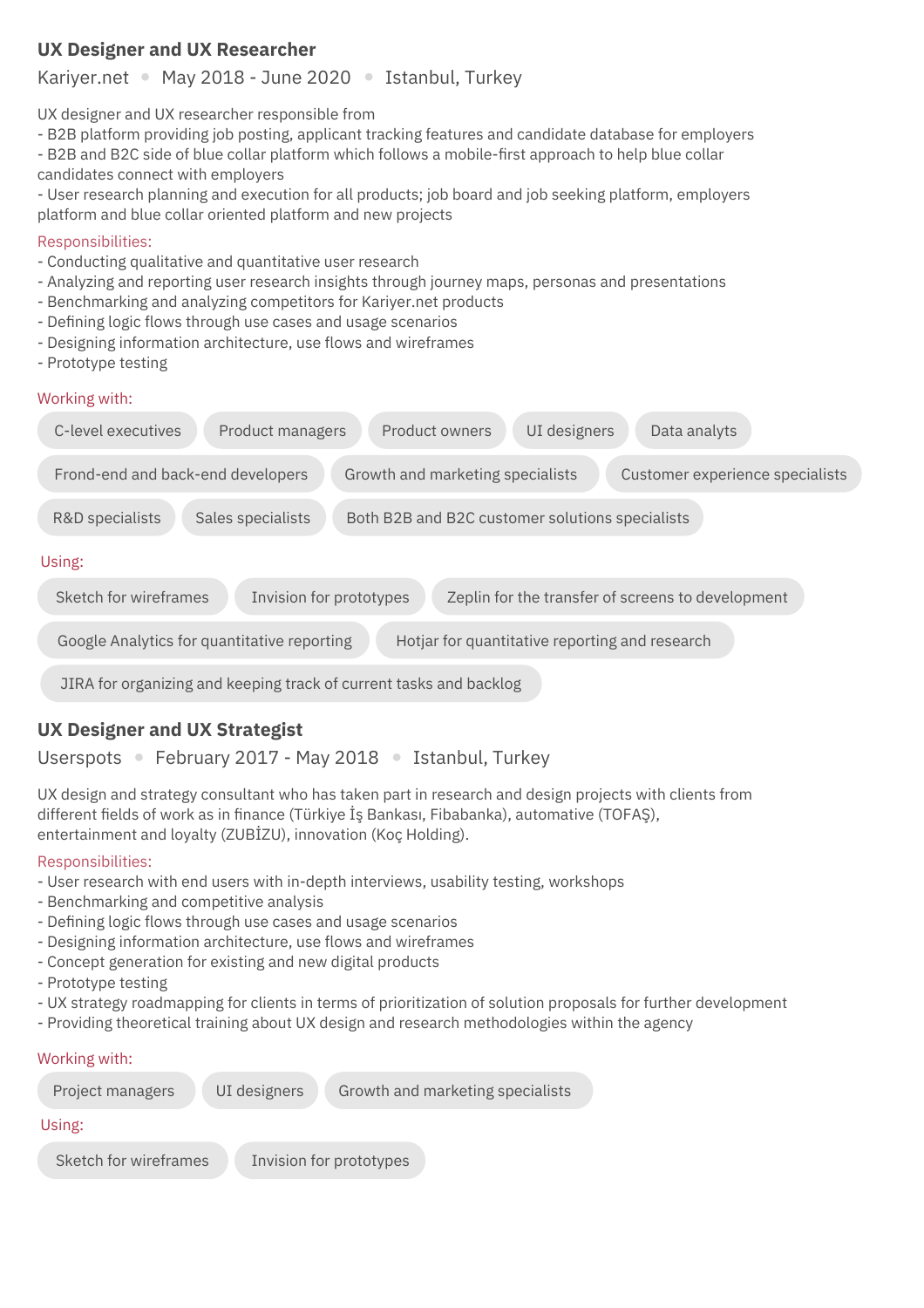# **OUT-OF-WORK EXPERIENCE**

#### **Co-Creator**

UX Folks • February 2019 - Present

We are a group of UX designers from different companies who want to be a reason to connect UXers to learn from each other and have fun.

UX Folks is like a user-centered, content-driven Lego bricks. We curate our events with the units already defined, by analyzing audience needs and sparks from the local scene.

Our team includes designers from PwC Deutschland, Delivery Hero, Logicalbond, Akbank, Turkcell, IBM iX and Kariyer.net who have organized impactful events such as OpenIDEO Istanbul Chapter, TED Talks, PechaKucha Nights, Maker Faire and SDN Global Jam before.

We put our experience by thinking beyond "Design Thinking" to build customized open events with glocal inspirations.

You can keep up with our agenda through our website, our Instagram and LinkedIn pages.

www.uxfolks.co / www.instagram.com/uxfolks / www.linkedin.com/company/ux-folks

#### **Mentor**

UX Folks June 2018 - Present

I am a mentor in workshops faciliated by UX Folks in collaboration with NGOs.

New member onboarding experience in collaboration with TurkishWIN:

We have partnered with Turkish Women's Internation Network to co-create new member onboarding process of TurkishWIN. As a mentor team of five, we have facilitated a workshop in 3 stages ( discovery - definition ideation) using persona cards, AS-IS journey mapping, priority grid, value framework and MVP grid.

#### **UX Design Volunteer**

Patica December 2017 - April 2018

As a UX design volunteer, I have a chance to work on the digital transformation of Karakutu (www.karakutu.org.tr) through gathering insights from the UX design expert/service design volunteer. I am also transferring UX outcomes and deliverables to a UI design volunteer who wants to improve UX design skills.

The purpose of this process is to provide digital experience for Karakutu while testing Patica's business model which is a human to human guided learning platform. For more please visit http://patica.org/

# **COMPETITIONS**

#### **HULT Prize 2017**

Second Place at University Finals • Middle East Technical University • Ankara, Turkey

RE(F)CYCLE:

A system design aiming to provide income for refugees through recycling while improving their skills with upcycling related production workshops. https://www.facebook.com/odtuarget/videos/597579223759437/

## **GBC 2016**

Quarter Finalist • Online Submission • Queensland, Australia

Diabetes Management Network System In Collaboration with Glooko:

A system design aiming to connect diabetes patients in rural areas with healthcare professionals https://www.youtube.com/watch?v=gmFh90ilyaM